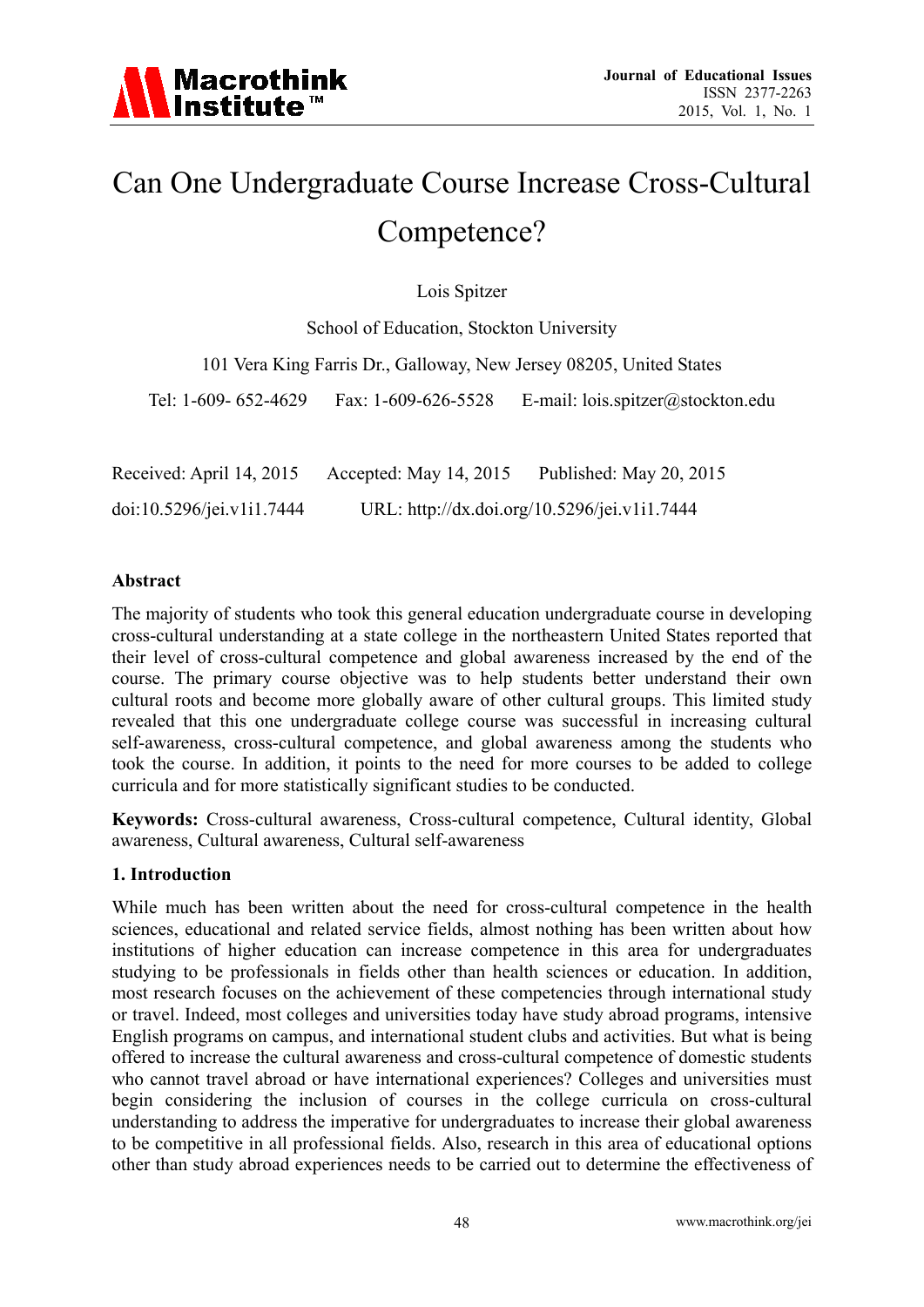

these options. The limited study presented in this article is hopefully a start to this kind of research to meet this need.

#### **2. Cross-Cultural Competence and Cultural Self-Awareness**

Although there is no one definitive definition of cross-cultural or intercultural competence, Cross et al. (1989) explored this concept in the context of the health care industry and their definition is foundational to that field: "Cultural competence is a set of congruent behaviors, attitudes, and policies that come together in a system, agency or among professionals and enable that system, agency or those professions to work effectively in cross-cultural situations" (as quoted in Bennett, 2011: p. 1). In the same vein, the Intercultural Communication Institute offers this definition of intercultural competence "...[intercultural competence] is a set of cognitive, affective and behavioral skills and characteristics that support effective and appropriate interaction in a variety of cultural contexts" (Bennett, 2011: p. 1). Dillard et al. (1992), also working in the health field, offer yet another similar definition of cultural competence as being: "...an awareness of, sensitivity to and knowledge of the meaning of culture. Awareness is defined as having knowledge and being well-informed, while sensitivity is stated as being open to and having a readiness to respond (as quoted by Cheung, Shah, & Muncer, 2002: p. 543).

Cultural self-awareness as a prerequisite to understanding those from different cultures is self-evident. "Cultural awareness becomes central when we have to interact with people from other cultures. People see, interpret and evaluate things in a different ways. What is considered an appropriate behavior in one culture is frequently inappropriate in another one. Misunderstandings arise when I use my meanings to make sense of your reality" (Quappe & Cantatore, 2005: p. 1). Rose (2003) offers a similar explanation of the relationship of cultural self-awareness and intercultural communicative competence as follows: "Intercultural communicative competence is an attempt to raise students' awareness of their own culture, and in so doing, help them to interpret and understand other cultures" (p.1).

Musil (2006), writing about higher education adds that in addition, there are goals that should be addressed to cultivate the intercultural awareness of our college graduates. She states that our institutional goals should include those that seek to prepare graduates who "...understand diverse cultures and the complexities of individual identities in a transnational environment" and "...can communicate across diverse cultures" (p. 6). Bhawuk and Brislin (1992) and Caleb (1998) point out the need to prepare students to develop leadership skills in intercultural competence and Deardoff (2009: p. 67) asserts that future leaders must have a "...mind-set, hear-set, and skills-set that can carry across cultural boundaries".

In response to the call to increase the cultural awareness of our students, some college courses have been created to meet this demand. Institutions have made a commitment to redesign their curricula to enhance students' intercultural skills. However, Musil (2006) points out that: "There is little or no evidence that students are provided with multiple, robust, interdisciplinary learning opportunities at increasing levels of intellectual challenge to ensure that they acquire the global learning professed in mission statements"(p. 2).

Colleges and universities need to discover creative ways to infuse their curricula with courses that will amend this situation in fields where this need is not currently being met. Although much has been written about how cross-cultural competence and cultural sensitivity can be infused into the health science curriculum, little has been written about the need to infuse this material into the general education undergraduate curriculum. Can one college course in developing cross-cultural competence help students become more culturally aware and thus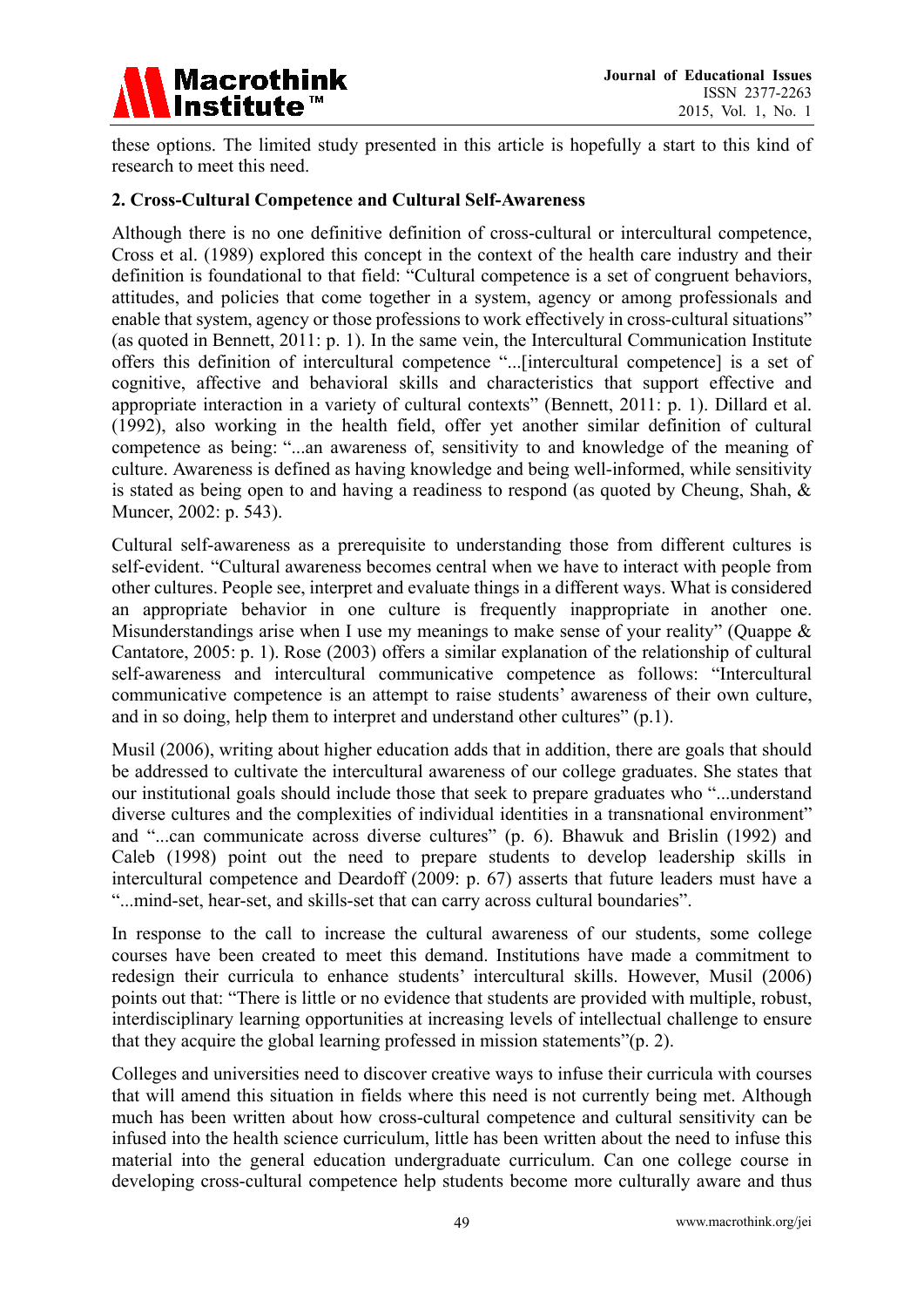

better prepared to enter the twenty-first century workforce? To begin to answer this question, this author created a general studies course entitled *Developing Cross-Cultural Understanding* and offered this course at the institution where the author is a faculty member of the School of Education.

#### **3. The Course: Developing Cross-Cultural Understanding**

The proposal for this introductory general education course on cultural awareness aimed at freshmen and sophomores included as its description: "...to expose students to the beliefs and practices of different cultures, the acquisition of a second language and culture, cross-cultural communication, the role of home and community, and accommodations to foster the language and culture acquisition of people from other cultures" (Spitzer, GEN 1430 syllabus, fall 2012).

This course required students to explore and make oral presentations based on their own cultural heritage and reflect upon the values and traditions of their own upbringing. By doing this, they learned about themselves and the experiences, beliefs and practices of their classmates from other cultural backgrounds. In addition to exploring their own cultural backgrounds and identities, students listened to presentations made by faculty members from disciplines across the curriculum relating their experiences of discovering their cultural identities.

As rationale for the course, demographic information about our state (New Jersey) was offered to the General Studies committee of the college (New Jersey Fact Sheet, 2013):

 $\triangleright$  In 2011, the foreign born represented 21.5 percent of New Jersey's total population.

 $\triangleright$  Of the total immigrant population in New Jersey, 26.6 percent entered during the 1990s, and 36.4 percent entered in 2000 or later.

 $\triangleright$  At the national level, the foreign-born population represented 13.0 percent of the total population in 2011, compared to 11.1 percent in 2000 and 7.9 percent in 1990.

The above statistics record the immigrant population in New Jersey. New Jersey has long been the home to generations of immigrants who came to this country over the last two hundred years. This state's culturally (and linguistically) diverse population demands students at any college to be ready to work and communicate with individuals from different cultures. This course exposed students to the topics of cultural sensitivity, cross-cultural communication, the acculturation process, and the cultural resources that would help them be more effective living and working with individuals from all cultural backgrounds.

The proposed topics for this course included demographic trends in the US (and in students' own towns or cities), understanding other cultural traditions (their own and others' from presentations and projects), culture shock and the process of acculturation (recorded experiences of respondents to student-created surveys), building relationships across cultures and cross-cultural communication (reflective papers), the acquisition of language and culture (lectures, discussions, and presentations), educational, linguistic and cultural accommodations (lectures, discussions, and presentations), and moving from fear toward tolerance and understanding (documented in final paper).

The specific learning objectives of this course were created to expand the students' knowledge of: demographic trends in the US, traditions and values across cultures, cultural products, practices, perspectives, and communities, an appreciation for spoken language, oral culture,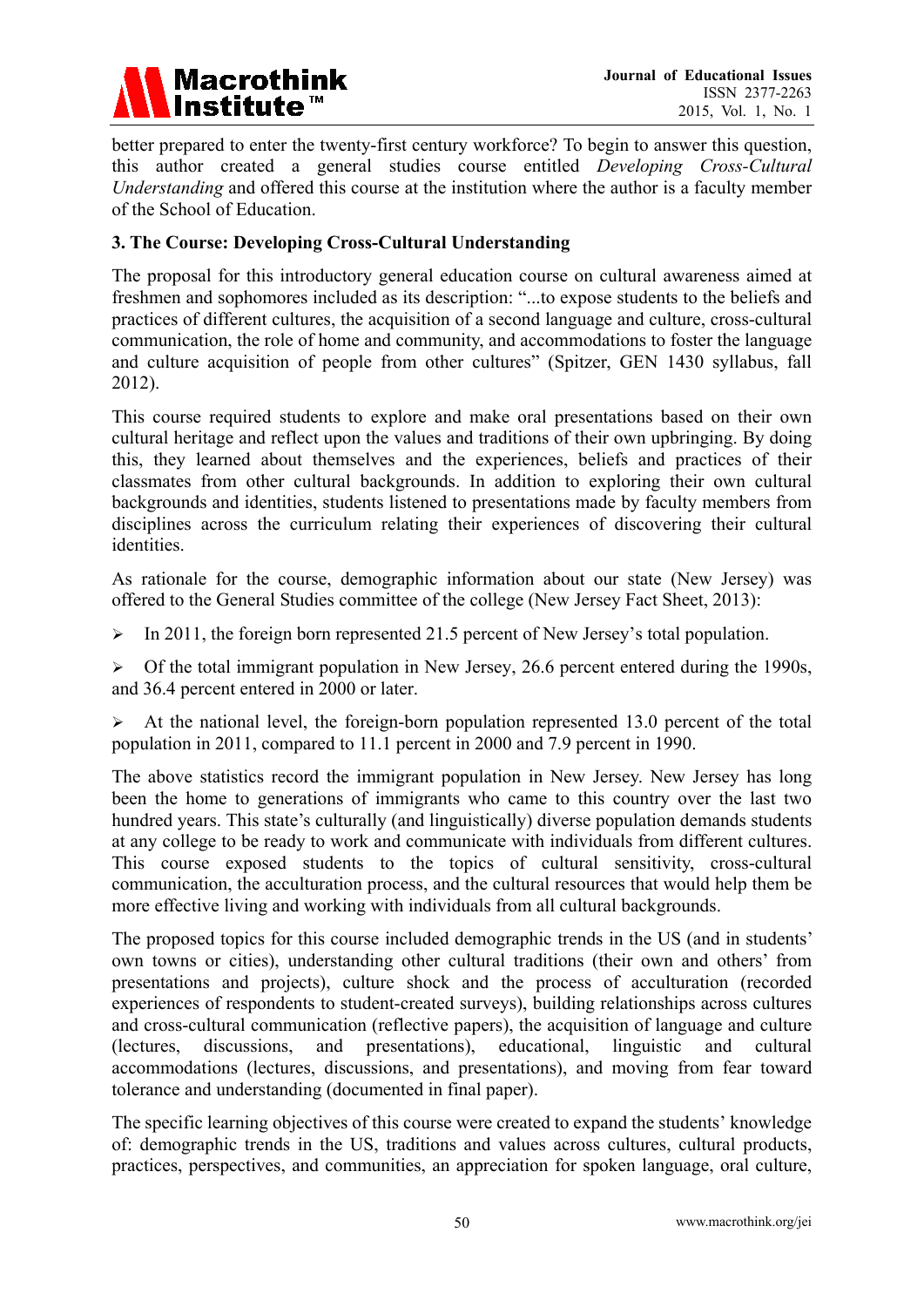

printed language and literate culture, culture shock and the process of acculturation, aspects of cross-cultural communication, the relationship of identity, language, and culture, and educational, linguistic and cultural accommodations to enhance cross-cultural communication.

The following class assignments were created to meet the class objectives: 1) journal assignments based on readings which explore cultural characteristics and values, 2) reactions to presentations made to class by professors in the college from other cultural backgrounds, 3) a cultural self-identification oral presentation, 4) a final project including the documentation of a service learning project and the creation of a survey and administration of interviews to at least three people who are part of an ethnic group different than the student's and who were born outside this country, and 5) a final reflective essay explaining what had been learned in the course and how this information could be used in other courses, in their personal/social lives, and in their future careers

#### *3.1 Cultural Self-Identification Oral Presentation*

Students were required to make class presentations and complete a written paper about the beliefs, traditions, values, and ethics associated with the culture(s) with which they identified. This project required that students interview family members about their past and do genealogical work to discover their families' history and culture. The following questions had to be addressed in the paper and the presentation:

1) When/how did you family arrive in the US? From what country(s) did they come?

2) Is one culture dominant over another in your family?

3) What foods are traditional in your home? Do they belong to one or another culture? (What is their significance, if any?) Did you eat these food often at home?

4) What are the celebrations, ceremonies, rituals, or holidays that your family celebrate?

5) Does anyone in your family speak a different language? (If so, what language(s)?)

6) Were there any sociocultural factors that made you different from your friends, classmates, neighbors, or others in your community? (e.g., socioeconomic status, education level, living arrangement with other relatives, or worldview)

7) Share one piece of advice that has been handed down through your family that reflects the values held by your ancestors. Does it reflect a cultural, religious or individual view?

#### *3.2 Final Project and Service Learning Component*

Service learning played a major role in the class experience. Students needed to complete a final service-learning project whose focus was to document personal experiences with *culture shock* and *acculturation*. Students were instructed to carry out service in a place where they would be working with people from cultural groups other than their own. The requirements included the creation of a survey and collection of responses from at least 3 individuals (not friends or family members) who were either born outside this country (i.e., first generation immigrants) or the first generation of their family in this country (second generation immigrants). Students were instructed to compare their respondents' experiences with what researchers say is the "typical" pattern of acculturation. Service learning enabled students to engage with the community while gaining valuable hands-on experience, and provided a way to apply the theories and knowledge they were exposed to in class to their service-related activities.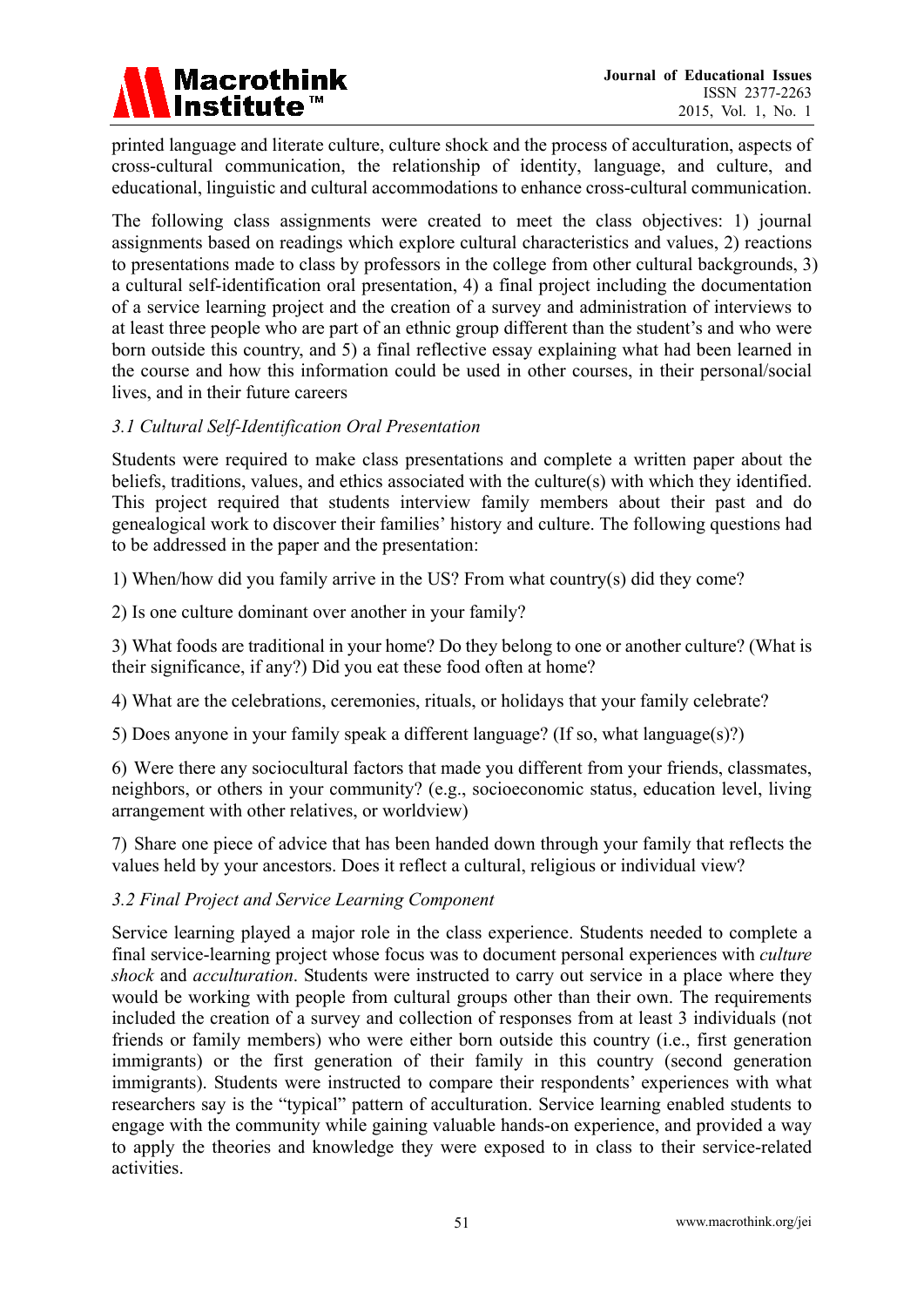

# *3.3 Final Reflective Essay*

Students were asked to complete a final reflective essay explaining what they felt they had learned in the course in regard to cultural competence, cultural self-awareness and global awareness, and how this information could be used in other academic courses, in their personal and social lives, and in their future careers.

#### **4. Research Design and Tool**

In the fall of 2012, the 35 participants in this study were students in this undergraduate class entitled *Developing Cross-Cultural Understanding*, which was composed of a mixture of freshmen and sophomores, males and females, all under 25 years of age. They were asked to take a pre-course survey at the beginning of the semester (second class) and a post-course survey on the last day of class. Thirty-five students participated in the survey and consent forms for all participating students were obtained. They were also instructed that the survey was anonymous.

*MyCAP (My Cultural Awareness Profile): Your Journey Towards Cultural And Global Awareness* (Marx & Moss, 2011) was the survey tool selected for use in this project. It was selected because of its correlation to the specific goals of the class. In the introduction to the survey, Marx and Moss identified four dimensions in which gaining knowledge, understandings, and skills are required for cultural and global awareness:

1) *Exploring the Global World* (Global Perspective)

2) *Learning about Different Cultures* (Cultural Awareness)

3) *Knowing Ourselves as Cultural* (Perspective Consciousness)

4) *Communicating across Cultural Differences* (Intercultural Communication)

The authors of MyCap, Marx and Moss (2011), go on to state:

Each of us is at a different point in our journey to becoming culturally and globally aware. On our journeys, it is important to reflect on where we are at this point in our development and make plans for how we can move forward as we gain the knowledge, understandings, and skills necessary to become a global citizen. The Cultural Awareness Profile (MyCAP) is a self-reflection tool that provides you with the opportunity to consider your current levels of knowledge, skills, and understandings across these dimensions (p. 1).

MyCAP contains statements that require the student to choose one of the given responses. There is an open-ended question at the end of the survey that gives the respondent the opportunity to engage in written reflections. The statements are designed to help the respondent identify her/his current knowledge and understanding. The directions instruct the respondent to be as honest and open in answering and that there are no right answers in this self-reflection, only honest ones. Further, the authors instruct the respondent to:

...use your MyCAP with an instructor or mentor to reflect on each of the four dimensions of cultural and global awareness. As you learn about yourself and consider your current knowledge, understandings, and skills, you will work to create an action plan of steps you can take in your life and coursework toward your continued cultural and global learning (p. 1).

The entire class ( $n = 35$  students) was administered the survey at the beginning and end of the course. The data from both surveys was then compared to measure the growth in the students' (perception of their) cultural awareness. (The survey tool can be found in Appendix 2.)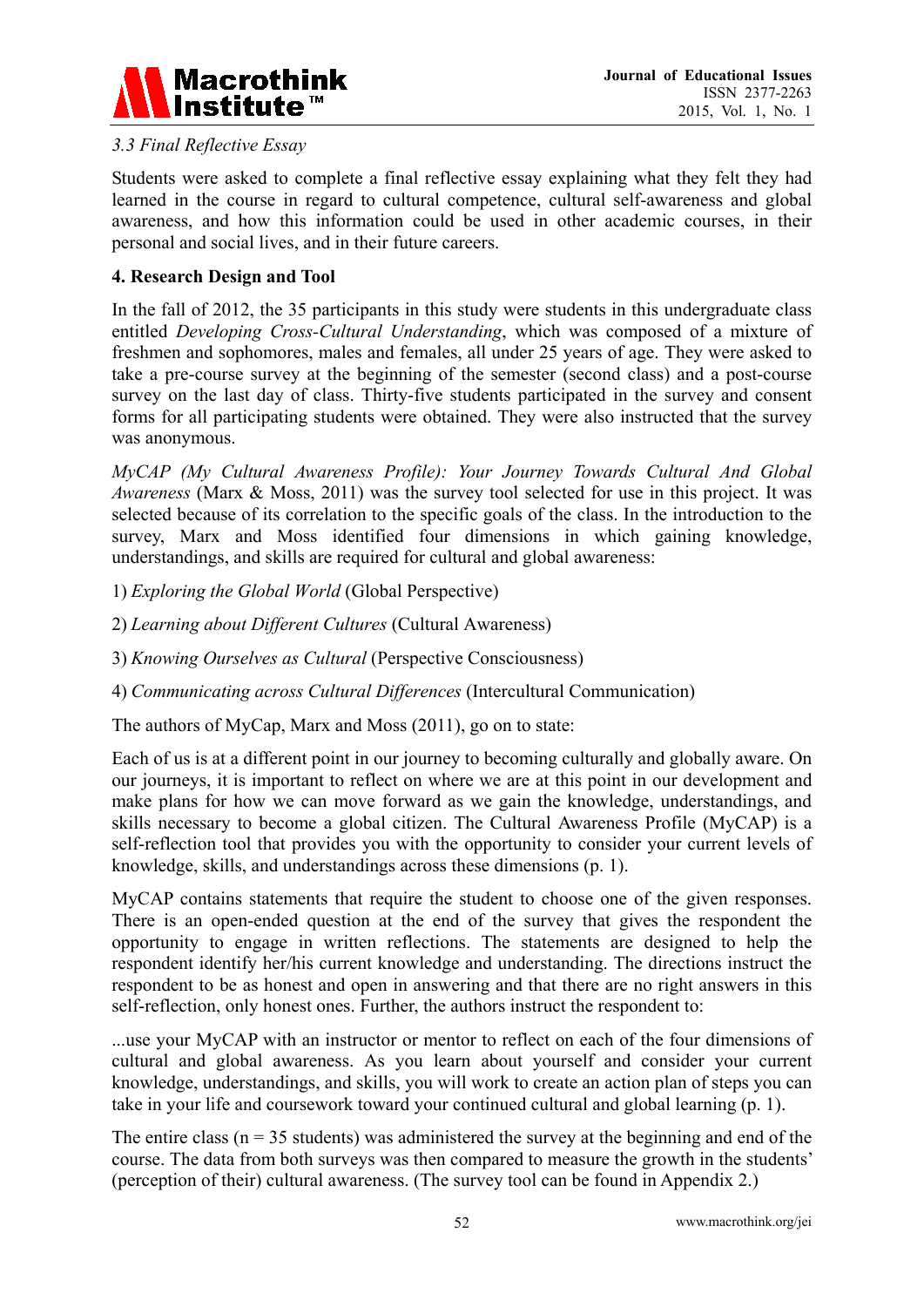

**5. Results** (*See data charts with the pre- and post course responses to each statement in the survey in Appendix 1*)

In response to the first fifteen statements, students were instructed to circle the responses that best represented their views. There were two open-ended questions at the end of the post-course survey: 1) *In a few words, please reflect on the most important thing(s) you learned in this course*, and 2) *Did you learn what you hoped you would?* 

#### *5.1 Interpretation of Results*

In response to statement #1 (*I am knowledgeable about global and international issues*), 55% of the students *somewhat agreed* in the pre-course responses and 96% *somewhat agreed* in the post-course responses. Change from pre-course to post-course responses was +41%. This clearly indicates that almost twice as many students felt they became knowledgeable about global and international issues in the time between the pre- and post surveys.

The statement *I read or watch international newspapers, TV programs, and/or movies* (#2) showed that 51% of the students agreed with this statement *sometimes* in the pre-course survey*,* whereas the post-course responses showed that 56% of the students *sometimes* agreed with it. A slightly greater percent  $(+4%)$  of students reported reading about or watching news and/or movies in the time between the pre- and post surveys.

In response to the statement *Globalization has impacted my life* (#3), 39% of the students *somewhat agreed* in the pre-course survey while 67% of the students *somewhat agreed* in the post-course survey. The change from pre-course to post-course survey indicated an increase of +28% indicating solid growth in the perception that globalization is important to them.

In response to the statement *I consider how choices I make in my life might have a global impact* (#4), 39% of the students answered *sometimes* in the pre-course survey while 56% answered *sometimes* in the post-course survey showing a +17% change from pre-course to post-course responses. Again, the course helped many students to acknowledge that they could make an impact on the global environment.

An increase in the number of students who *somewhat agreed* with the statement *When I meet new people. I try to learn about their cultural backgrounds* (#5) from 70% in the pre-course responses to 89% in the post-course responses indicating that 19% more of the students expressed interest in other people's cultural backgrounds in the time between the pre- and post-surveys.

In response to statement #6 (*Talking about common cultural characteristics is different from stereotyping*), pre-course responses showed that 88% of the students *somewhat agree* while the post-course responses showed 93% of the students *somewhat agree*. The +5% change showed a slight increase in the understanding that there is a difference between cultural characteristics and stereotypes.

The statement *Culture is more about traditions, celebrations, and history than about core values* (#7) showed that 46% of the students *somewhat agreed* with this statement in the pre-course survey, whereas the post-course responses showed that 41% of the students *somewhat agreed* with it. These responses indicated that students reported a slight decrease (-5%) in the understanding of what culture is at a deeper level.

Cultural self-awareness increased by +9% as shown in the response to statement #8 (*I consider myself as being part of a particular culture*) from 61% of the students *somewhat*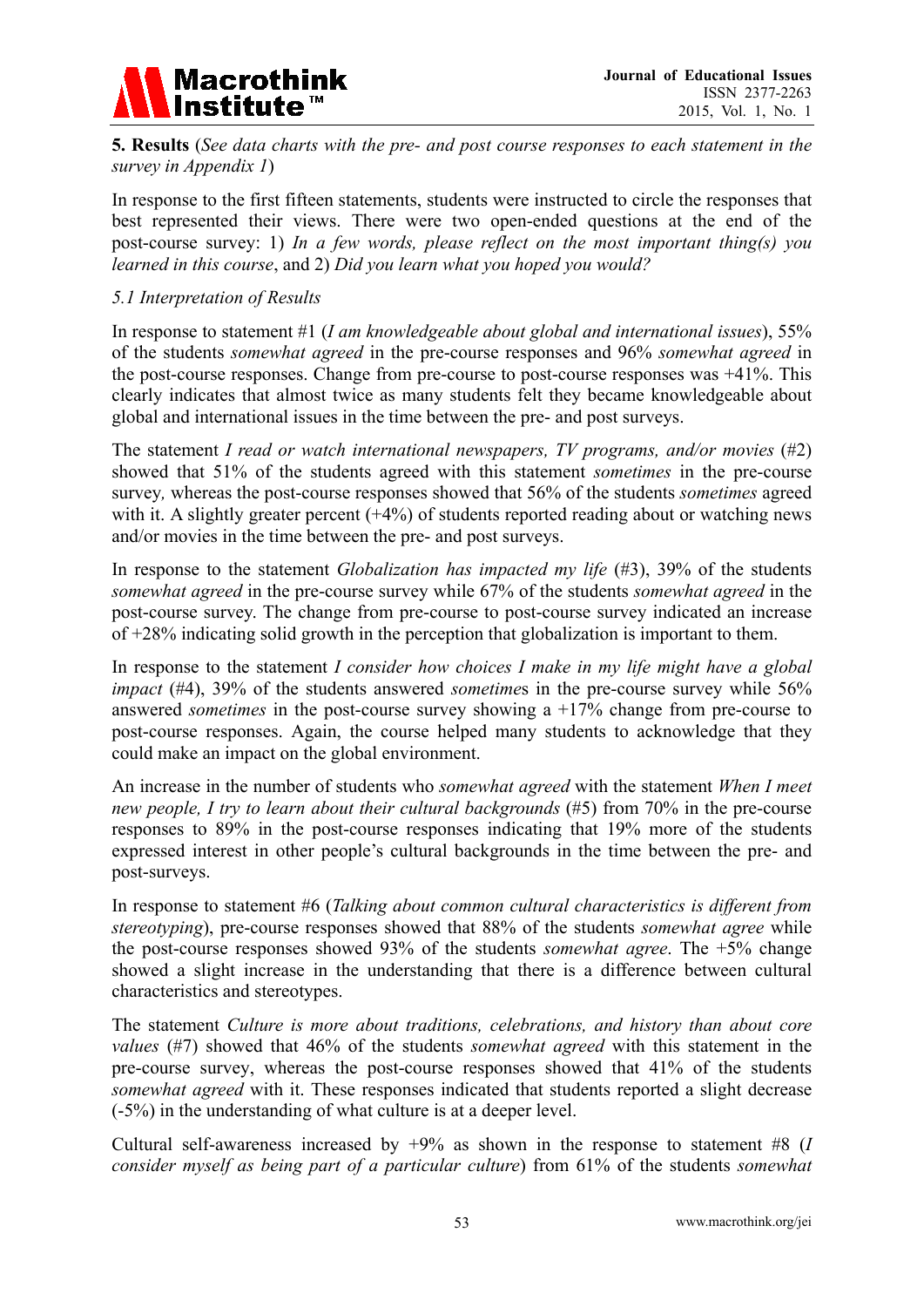

*agreeing* in the pre-course responses to 70% of the students *somewhat agreeing* in the post-course responses*.*

Responses to *My cultural identity does not really influence how I perceive the world and how I behave* (#9) changed from 42% *somewhat agreeing* in the pre-course responses to 33% *somewhat agreeing* in the post-course responses. These results show that fewer students believed that their cultural identity influences how they perceived the world in the time between the pre- and post-surveys.

Students reporting *sometimes* feeling like a cultural outsider (#10: *I have been in situations where I felt like a cultural outsider*) increased from 42% to 60% or+18% in the time between the pre- and post-surveys.

Slightly fewer (-4%) of the students responded that they *sometimes* talk about their beliefs, values and traditions (#11: *I hardly ever talk about beliefs, values, and traditions*) in the post-course survey (30% pre-course survey to 26% post-course survey).

Eighty-eight percent (88%) of the students responded in the pre-course survey that they s*omewhat agree* to statement #12: *I am comfortable talking with people from other cultural groups*, while 100% of the students *somewhat agree* in their post-course responses indicating a +12% increase in their comfort level talking to people from other cultural groups.

In response to statement #13: *In any job situation, it is helpful to learn about the cultural background of my co-workers*, 61% of the students *somewhat agreed* in the pre-course survey while 93% *somewhat agreed* with this statement. The number of students acknowledging the helpfulness of learning about other co-workers increased by approximately one-third (+32%).

There was a slight increase (+8%) in the number of students who *sometimes* noticed body language is culturally specific (statement #14: *I notice that people from other cultures use different gestures and body language when they talk*) from 85% in the pre-course responses to 93% in the post-course responses.

Fifty-two percent (52%) of the students indicated that they *sometimes* adjust their communication styles depending on whom they are talking to (statement #15: *I adjust my communication styles depending on whom I am talking to*) in the pre-course survey while 78% of the students had this response in the post-course survey. This indicated that +26% more of students acknowledged that they adjusted their communication styles when talking to people from other cultures between the time of the pre- and post-survey.

# *5.2 Summary of Results*

The comparison of answers in the pre-course survey and the post-course survey indicate that as a result of taking this class:

 $\geq$  41% more students felt they gained knowledge about global and international issues (statement #1).

 $\geq 4\%$  more students report an increase in the amount of time they read or watch international newspapers, TV programs, and/or movies (statement #2).

 $\geq$  28% more students felt that globalization has impacted their lives than at the beginning of the course (statement #3).

 $> 17\%$  more students reported an increase in the amount of time they read or watch international newspapers, TV programs, and/or movies (statement #4).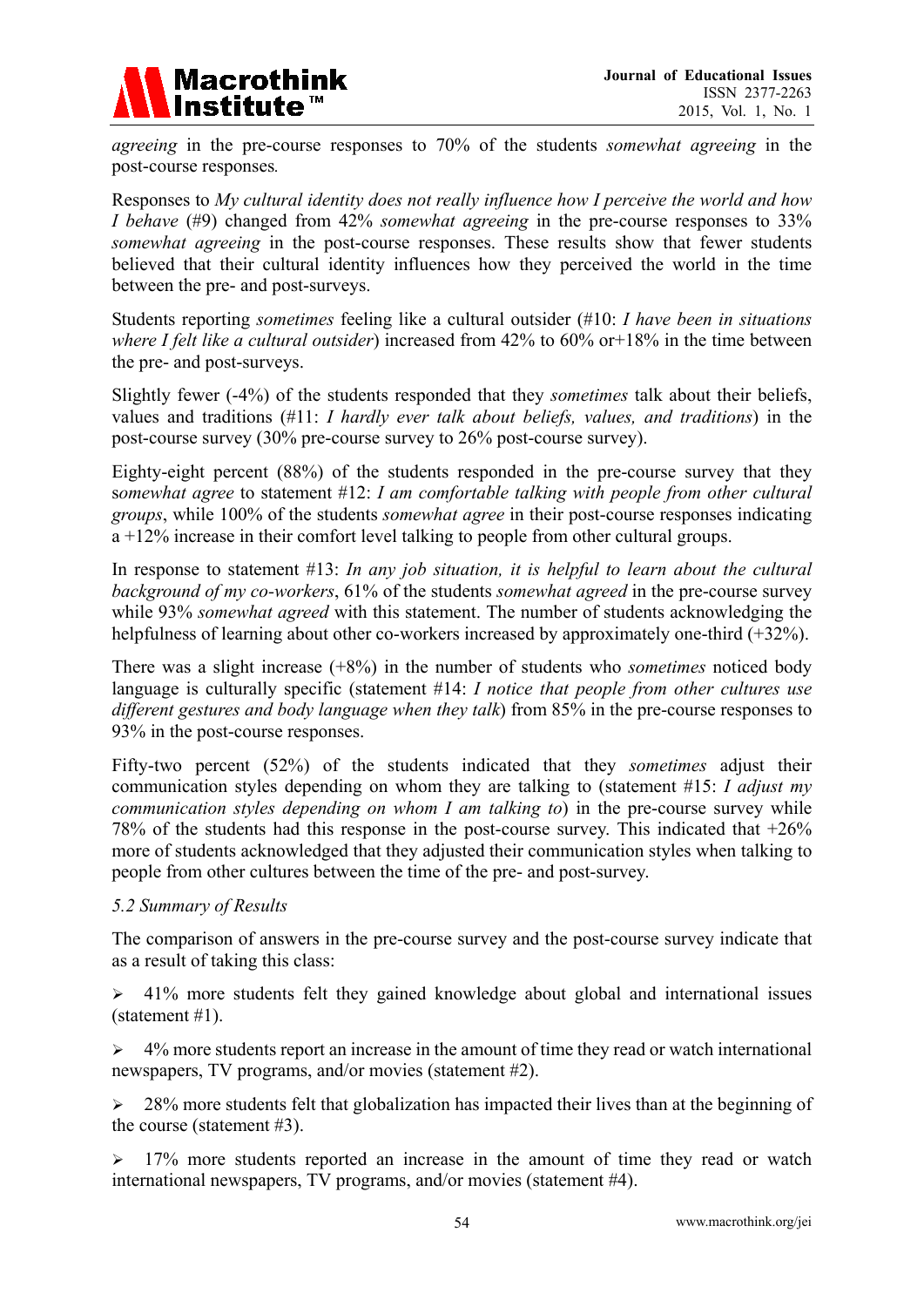

 19% increase in the number of students who said they tried to learn about the cultural backgrounds of new people they meet (statement#5).

 5% increase in the number of students who felt that talking about common cultural characteristics is different from stereotyping (statement #6).

 $>$  5% fewer students felt that culture is more about traditions, celebrations, and history than about core values (statement #7).

 $\geq$  9% more students considered themselves as being part of a particular culture (statement #8).

\* 9% fewer students feel that their cultural identity does not really influence how they perceive the world and how they behave (statement #9).

18% more students felt as though they had been in situation where they felt like a cultural outsider (statement #10).

 $\geq$  4% fewer students answered that they hardly ever talk about beliefs, values, and traditions (statement #11).

 $\geq$  12% more students felt comfortable talking with people from other cultural groups (statement #12).

 $>$  32% more students felt that it is helpful to learn about the cultural background of their co-workers in a job situation (statement #13).

 $\geq$  8% more students notice that people from other cultures use different gestures and body language when they talk (statement #14).

 $\geq$  26% more students say that they adjust their communication styles depending on whom they are talking to (statement #15).

All of the statements in the post survey but two (statements #9 and #10, marked with an asterisk) indicated a positive increase in cultural awareness, cross-cultural understanding, and global awareness. Statement #9 might have yielded converse results because of its ambiguous construction and the responses to statement #10 could have been a result of their new awareness of being part of a cultural group.

The two open-ended questions on the post survey also yielded positive results. All 29 responses to the first open-ended question (*In a few words, please reflect on the most important thing(s) you learned in this course)* were positive indicating that the students who responded to this question thought they had increased their cross-cultural competence, global awareness and cultural self-awareness as a result of taking this class. The second open-ended question *(Did you learn what you hoped you would?)* yielded 24 positive responses indicating that the students felt they had learned what they hoped they would from the experience of taking the class.

# *5.3. Discussion of Results*

Based on the results of the surveys, it can be concluded that at the completion of this course in developing cross-cultural competence, students reported they felt that their knowledge about cross-cultural competence had increased (as evidenced by pre- and post responses to statements #5, #6, #7, #12, #14 and #15). In addition, their global awareness had increased (as evidenced by the pre- and post responses to statements  $#1, #2, #3$  and  $#4$ ). Finally, their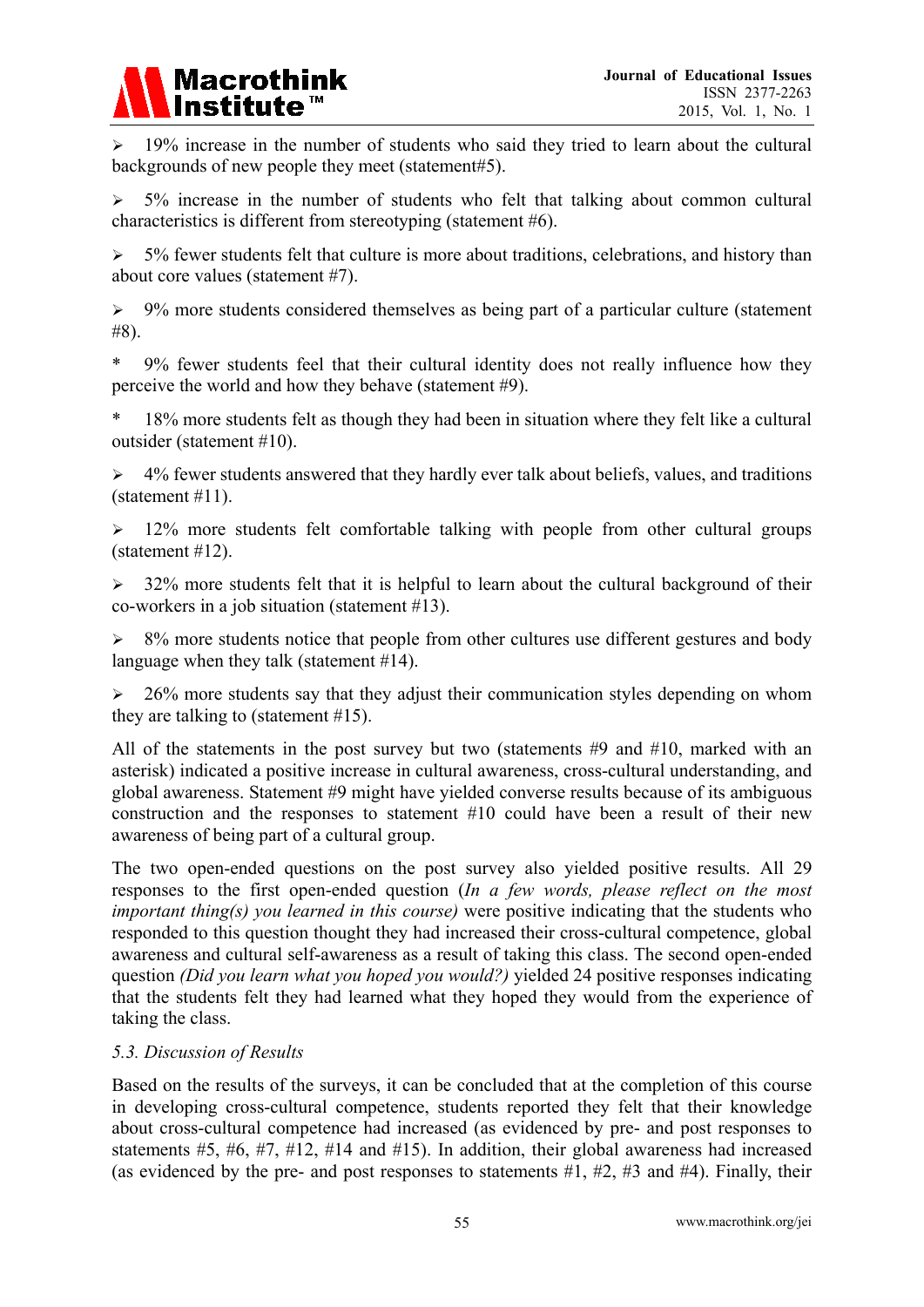

response to statement #8 indicated they felt their cultural self-awareness had increased. The responses to the open-ended questions also indicated that students who responded to these questions felt that their cross-cultural competence, global awareness and cultural self-awareness had increased and they had gained from the course what they hoped they would.

#### **6. Conclusion: Limitations of this Study and Implications for Higher Education**

This was a very limited study based on one class with 35 students, which is admittedly an extremely small sample, and therefore not statistically significant. However, these findings present positive findings and point to the potential benefits of courses in cultural self-awareness and cross-cultural understanding. This one college class affected the students enrolled in it; their perceptions about cultural awareness increased. Perhaps more classes in a student's program would result in an even bigger gain in this important area. Any positive change in cultural awareness is welcomed, but educators dedicated to equipping students for a globalized world should not be satisfied with only one course addressing this critical topic; this topic should be integrated across the curriculum. The positive findings of this small study on the effect of cultural self-awareness on cultural competence beg for more statistically significant studies in this area and, if with the completion of more studies it is found that cultural self-awareness does have a statistically significant positive impact on cultural competence, it is imperative that courses such as these should be added to the curriculum and required of undergraduates in institutions of higher learning.

#### **References**

Bennett, J. (2011). *Developing Intercultural Competence for International Education Faculty and Staff*. Presentation delivered at the AIEA Conference, February 22, 2011. Retrieved April 9, 2015, from http://www.intercultural.org/documents/competence\_handouts.pdf

Bhawuk, D. P., & Brislin, R. (1992). The measurement of intercultural sensitivity using the concepts of individualism and collectivism. *International Journal of Intercultural Relations, 16*(4), 413-436. As cited in Fabregas Janeiro, M. G., Lopez Fabre, R., & Nuno de la Parra, J. P. (2014). Building Intercultural Competence through Intercultural Competency Certification of Undergraduate Students. *Journal of International Education Research, 10*(1), 16.

Cheung, Y., Shah, S., & Muncer, S. (2002). An exploratory investigation of undergraduate students' perceptions of cultural awareness. *The British Journal of Occupational Therapy, 65*(12), 543-550. http://dx.doi.org/10.1177/030802260206501203

Cross, T., Bazron, B., Dennis, K., & Isaacs, M. (1989). *Towards A Culturally Competent System of Care* (Vol. I). Washington, DC: Georgetown University Child Development Center, CASSP Technical Assistance Center.

Deardoff, D. K. (Ed.). (2009). *The sage handbook of intercultural competence*. Thousand Oaks. CA: Sage. As cited in Fabregas Janeiro, M. G., Lopez Fabre, R., & Nuno de la Parra, J. P. (2014). Building intercultural competence through intercultural competency certification of undergraduate students. *Journal of International Education Research, 10*(1), 16.

Dillard, M., Andonian, L., Flores, O., Lai, L., MacRae, A., & Shakir, M. (1992). Culturally competent occupational therapy in a diversely populated mental health setting. *American Journal of Occupational Therapy, 46*, 721-26. http://dx.doi.org/10.5014/ajot.46.8.721

Marx, H. A., & Moss, D. M. (2011). *MyCAP (My Cultural Awareness Profile)*. Washington,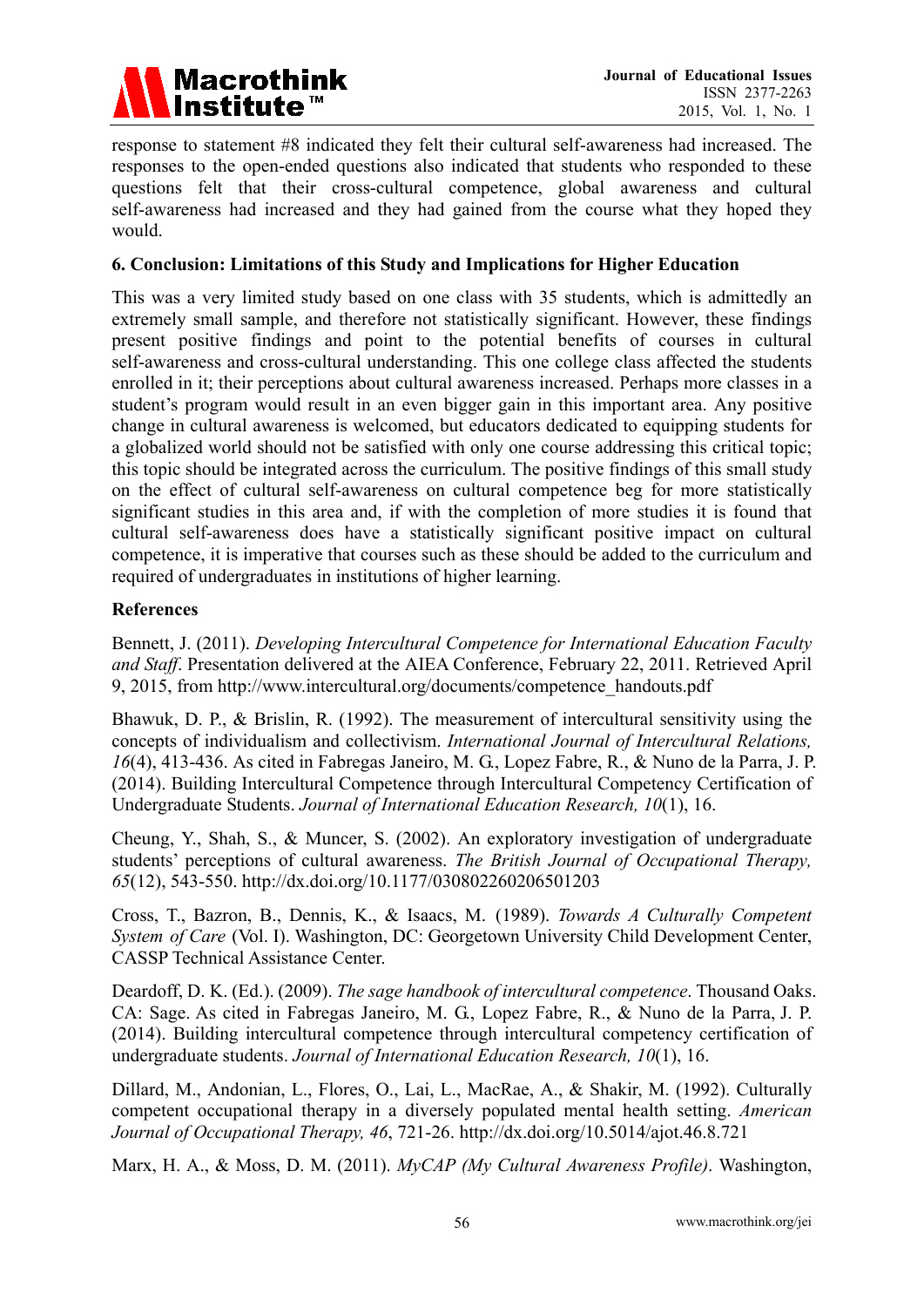

D.C.: NAFSA (Association of International Educators). Retrieved April 15, 2015, from http://www.nafsa.org/mycap

Musil, C. M. (2006). *Assessing Global Learning: Matching Good Intentions with Good Practice*. Washington, D.C.: AAC&U (American Association of College and Universities).

New Jersey Fact Sheet. (2013). Washington, D.C: Migration Policy Institute. Retrieved April 15, 2015, from http://www.migrationinformation.org/datahub/state.cfm?ID=NJ#8

Quappe, S., & Cantatore, G. (2003). *What is Cultural Awareness, anyway? How do I build it?*  Retrieved April 15, 2015, from http://www.culturosity.com/pdfs/What%20is%20Cultural%20 Awareness.pdf

Rose, C. (2003). *Intercultural Learning*. British Council on Education. Retrieved April 15, 2015, from https://www.teachingenglish.org.uk/article/intercultural-learning-1

# **Appendix**

Appendix 1. Data charts with the pre- and post course responses to each statement in the survey followed by responses to the open-ended questions added to the post-course survey

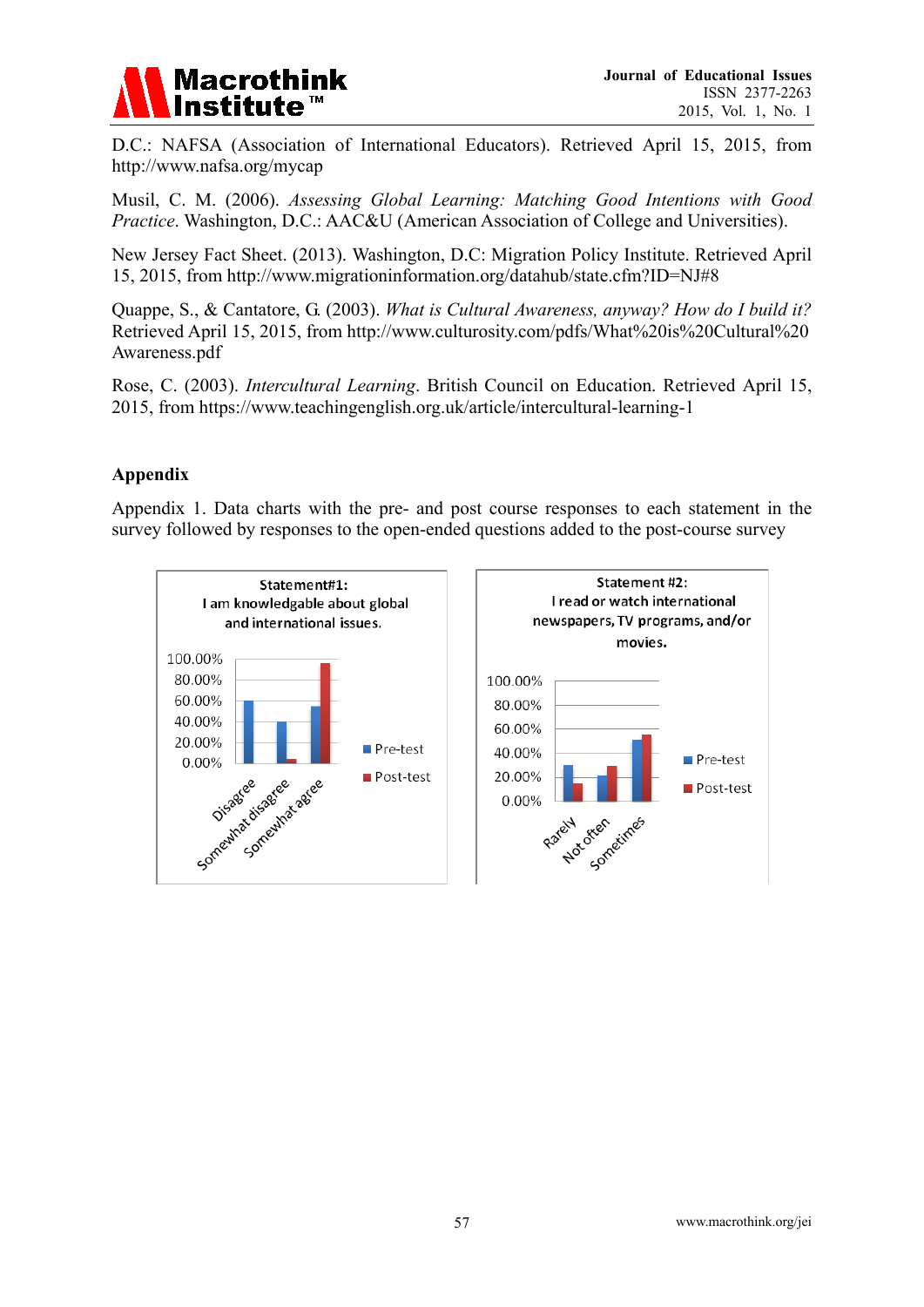

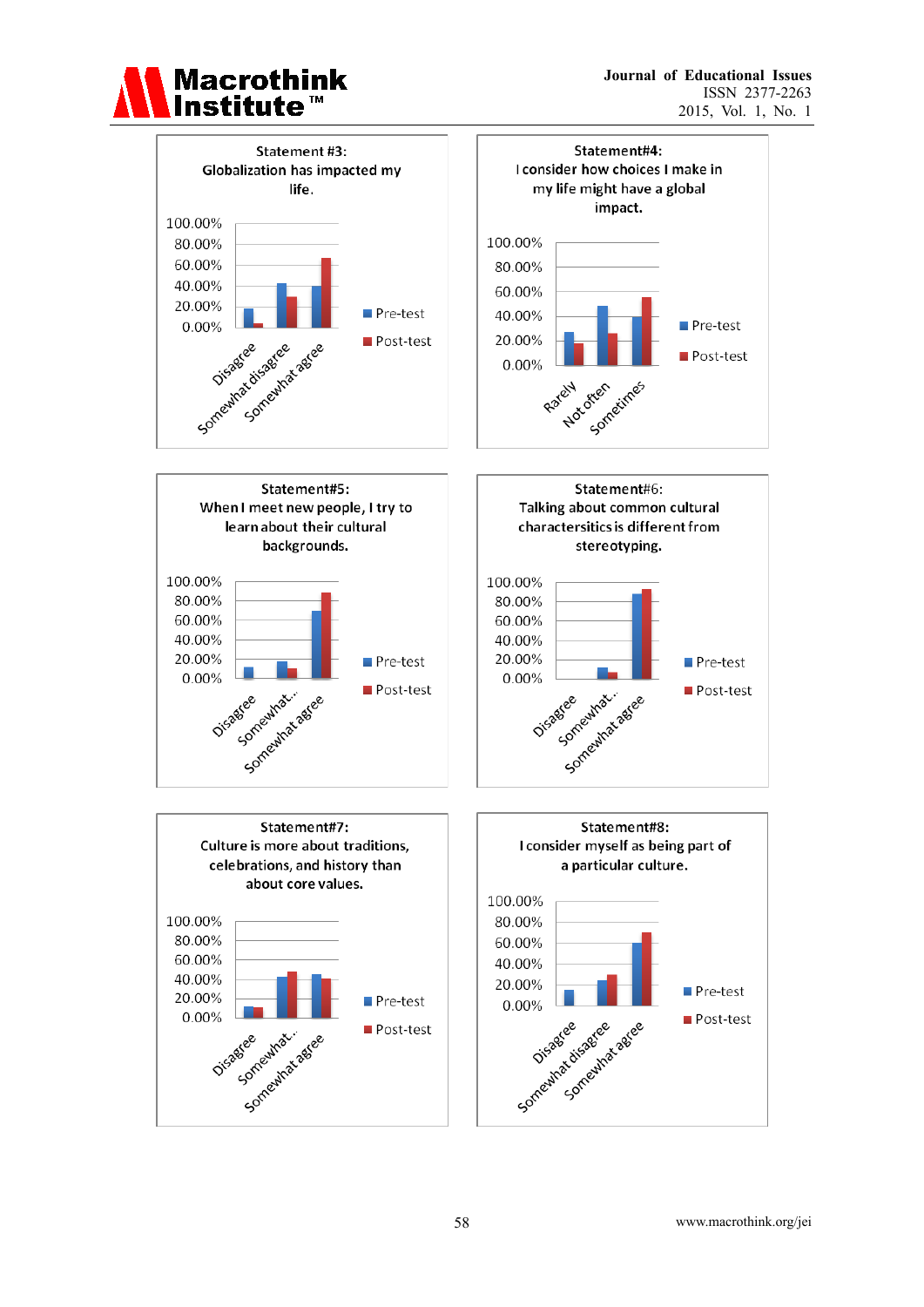

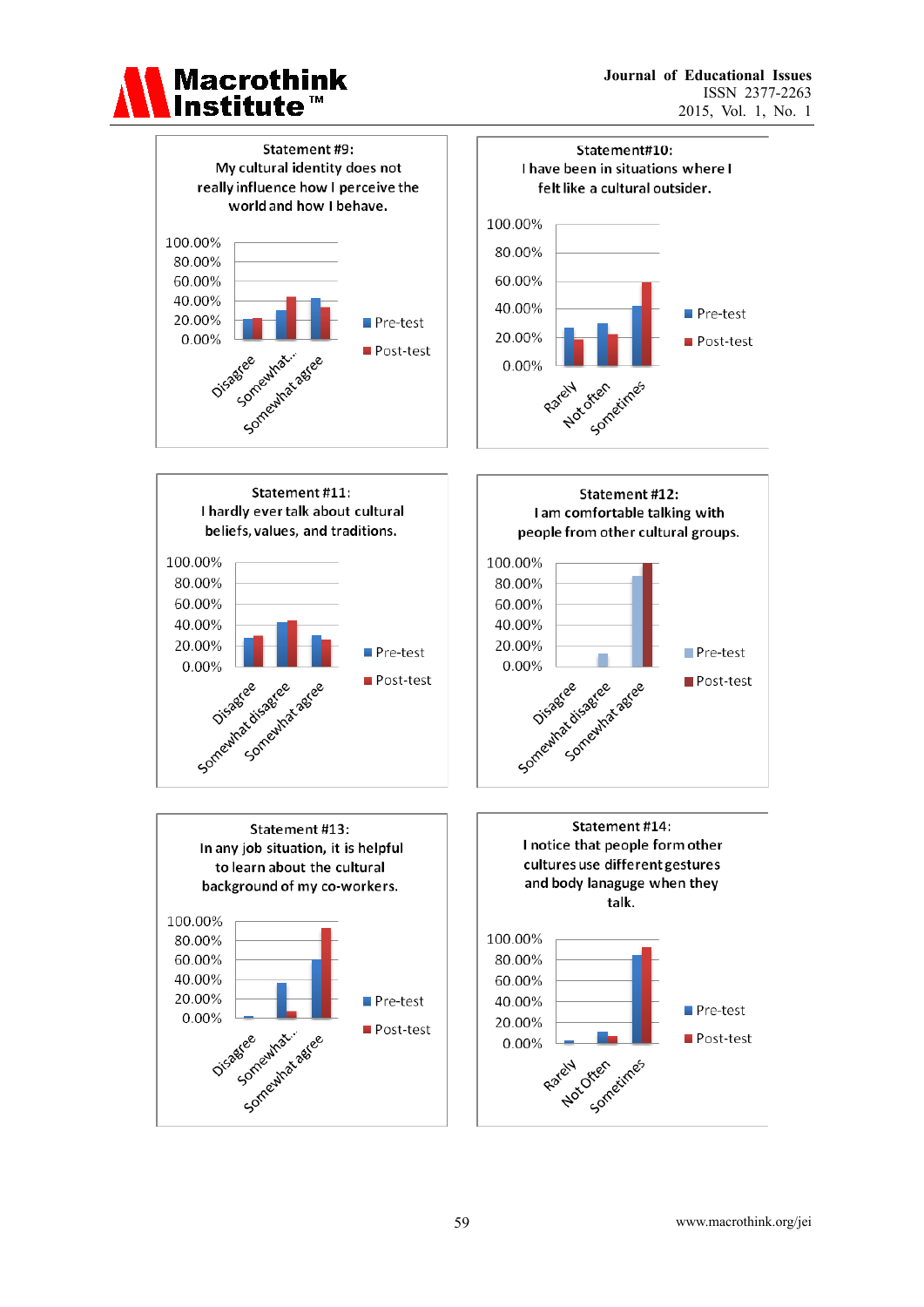



*Responses to the open-ended questions added to the post-course survey:* 

1) In a few words, please reflect on the most important thing(s) you learned in this course.

 $\triangleright$  Not to assert myself in a generally American way.

 $\triangleright$  I learned more about my own cultural background and grew to appreciate it more so than I did before. I learned to appreciate aspects of different cultures now that I understand where the cultural differences come from. I have a lot more understanding.

 $\triangleright$  I learned how important it is to know about different cultures' values and etiquette. It is important to know these so you know how to act around people of a different cultural background.

- $\triangleright$  I think that learning about different cultures is important for life situations like work, etc.
- $\triangleright$  I learned how to interact with people without offending them.

 $\triangleright$  I learned that every culture has their own morals, values, and beliefs. The one thing we all have in common is to respect others and family is a big thing.

 $\triangleright$  I learned a lot about my own cultural background, from the Cultural Journey Project. I also learned more than I already did about the people I interviewed for the final paper.

 $\triangleright$  Be conscious of the people and cultural groups you talk to. Its easy to offend a people out of ignorance.

 $\triangleright$  How to analyze and communicate with other cultures.

 $\triangleright$  Acculturation, culture shock. Surprisingly never heard of these terms, but very easy to understand. Also, that the color of your skin shows where you come from. Ex. Black does not mean you have brown skin, it shows where your ancestors are from.

 $\triangleright$  I have learned major differences and similarities between different cultures. I also learned many things I have never before.

 $\triangleright$  How to speak to people in other cultures and what could be disrespectful to some people may not be to others.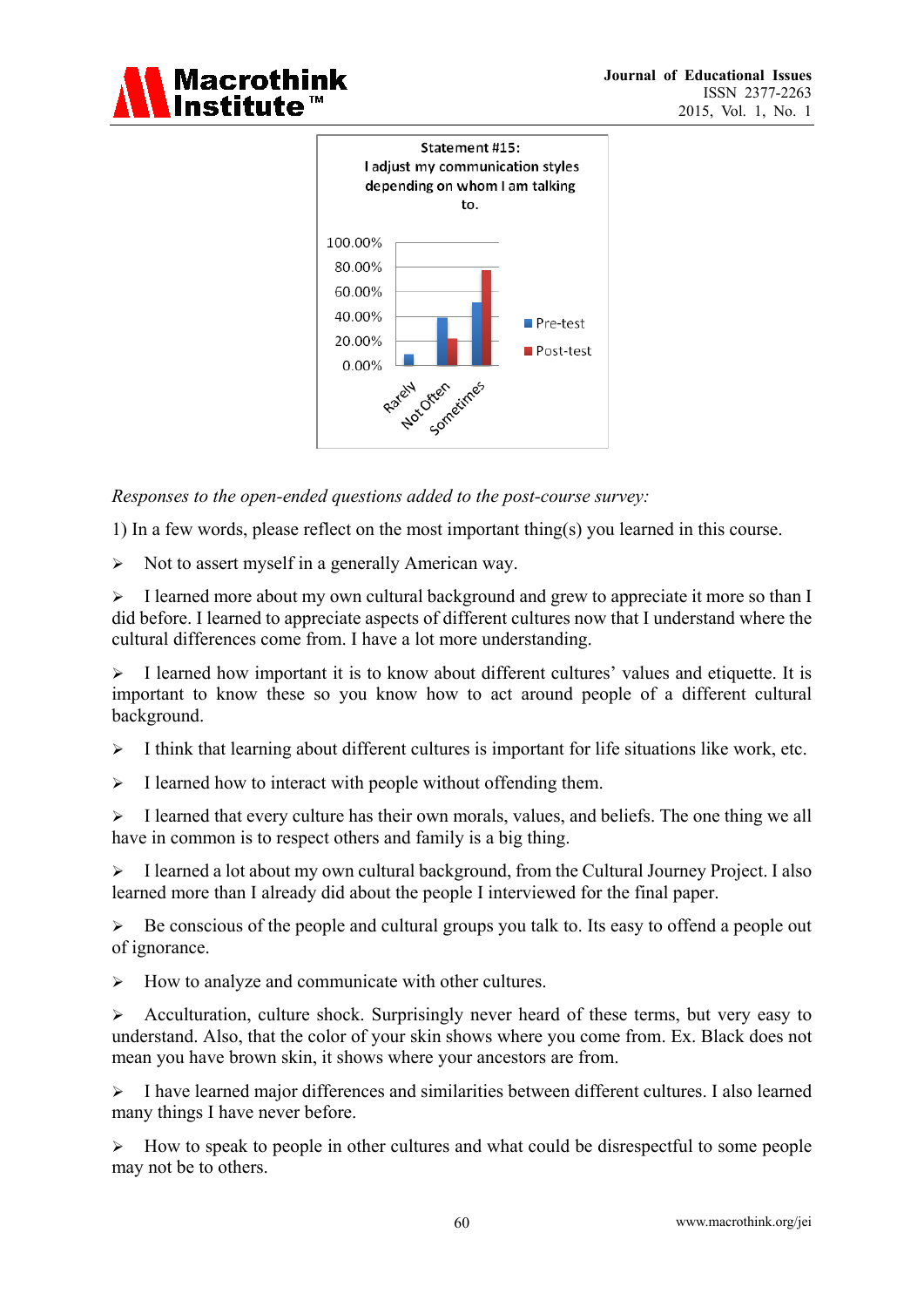# **Macrothink Institute**

 $\triangleright$  I have learned to take the time to inquire about someone's culture, rather than brush it off.

 $\triangleright$  I have learned that more people consider themselves global citizens than I've known.

 $\triangleright$  I learned that cultural acceptance and tolerance is extremely important. All individuals have different cultural backgrounds and practice different values and beliefs. Understanding these differences is extremely important.

 $\triangleright$  I learned lots of information on all sorts of cultures all around the world as well as a deep understanding about language and culture shock.

 $\triangleright$  I learned the differences in varying cultures and that none are better or worse than another. That discussing culture is not the same as stereotyping and that knowledge of a person's culture makes it much easier to understand them and where they are coming from.

 $\triangleright$  Learning about the different cultures and how people acted due to their culture, opened my eyes to new ways of treating people. I understand how to be more comfortable with a person of a different culture.

 $\triangleright$  I learned that it is important understand how to approach someone who is in a different culture than you. It is also important to know that no matter what culture someone is from everyone is very different as an individual. Not everyone is the same.

 $\triangleright$  What I learned in this class is the broad understandings from different culture, their values, beliefs, ethics, etc.

 Different cultures around the world, communication, traditions, gestures/body language. I learned cultures can be very different but also very similar to others.

 $\geq$  I learned a lot of useful things in this class that make me more aware of others and their cultures. I have a better understanding and more approachable way.

Before this course, I believe I had a good understanding of what made all cultures different. What I learned most importantly is what makes us the same and how that can help us connect to others from all cultural backgrounds.

 $\triangleright$  Culture is important to building a foundation of who we are, but not conducive to every aspect of our lives.

 $\triangleright$  Re-learning the core values of other cultures has already benefitted me this semester.

 $\triangleright$  I enjoyed seeing some of the same cultural values between groups.

> The most important thing I learned was the different values that different cultures have.

 $\triangleright$  I learned the true meaning of culture, and I learned that everyone has a culture.

> I learned that is important to be respectful of other people's beliefs and values. People really value what they know to be true and no one should put down another person's views.

All 29 responses to this question were positive indicating that the students who responded to this question thought they had increased their cross-cultural competence, global awareness and cultural self-awareness as a result of taking this class.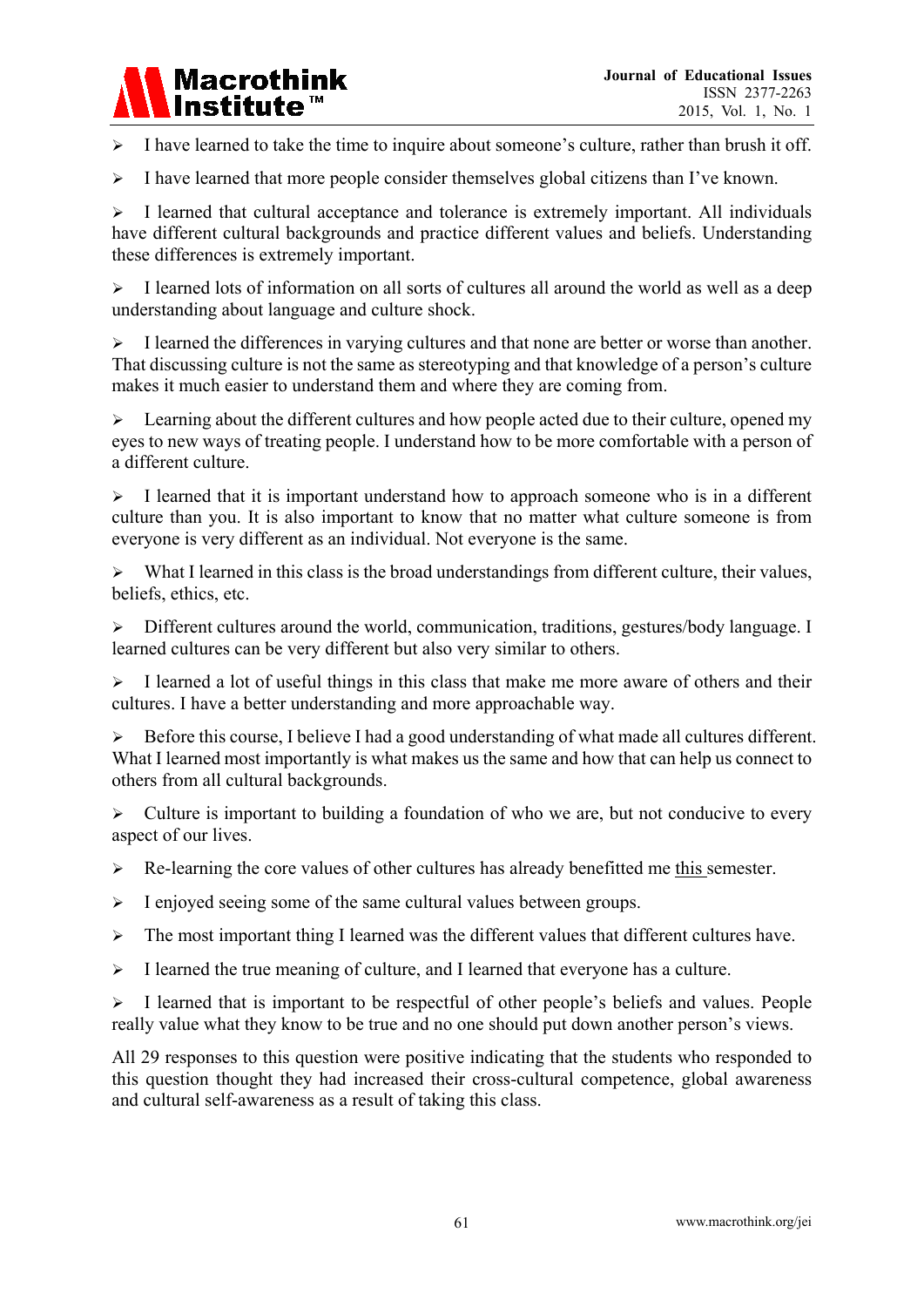

2) Did you learn what you hoped you would?

 $\triangleright$  Yes. This was a very interesting class and I learned something new everyday. I really enjoyed learning about all the different cultures and hearing from the guest speakers.

- $\triangleright$  Yes
- $\triangleright$  Yes, I learned the differences between a lot of cultures.
- $\geq$  I think I have a pretty good understanding of different cultures so I am pleased.
- $\triangleright$  Yes, I have a better understanding of different cultures.

 $\triangleright$  I learned a lot about people. In every class I have ever had many of my fellow classmates are just faces in the crowd that I will not see, or care about after the semester, however in this class I feel as if I have become close with everyone, even if I never spoke with them.

 $\triangleright$  Yes, absolutely. This course was very interesting and informative.

 $\triangleright$  Yes I did. I even have discussions about this class with my boyfriend and how I wish he still went here since he's a business major and I know this course would help him.

 $\triangleright$  Yes, for the most part. I was not very knowledgeable with culture as it was, so I learned a lot.

- $\triangleright$  Yes!
- $\triangleright$  Yes!
- $\triangleright$  Yes
- $\triangleright$  Yes, I learned even more than I would have hoped.
- $\triangleright$  Yes, I learned a lot of interesting things this semester.
- $\triangleright$  Yes, having all of the guest speakers was interesting to learn about different cultures.
- > Yes I did.
- $\triangleright$  Yes, I wanted to learn about other cultures and I got plenty of information. Thank you!
- $\triangleright$  Yes! Fun class!
- $\triangleright$  Yes, and more. I believe that I have learned a lot.
- $\triangleright$  Yes! Loved the class.
- $\triangleright$  I learned much more than expected.
- $\triangleright$  Yes this was a valuable course.
- $\triangleright$  Yes and more. I learned about other students in the class.
- $\triangleright$  Yes I did.

All 24 responses to this question were positive indicating that the students felt they had learned what they hoped they would as a result of taking the class.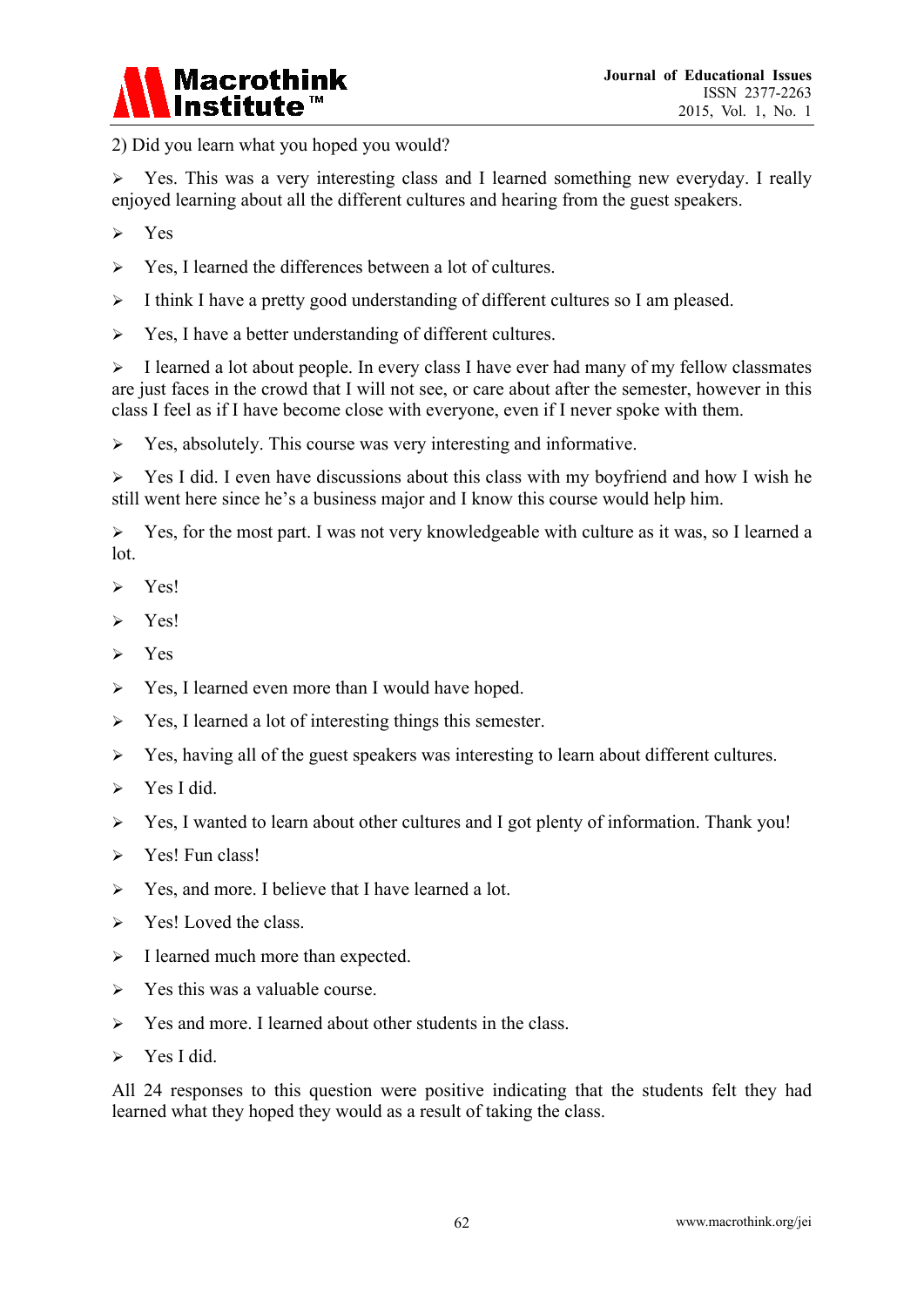# **Macrothink** Institu

Appendix 2. Survey tool

*MyCAP (My Cultural Awareness Profile): Your Journey Towards Cultural And Global Awareness* (Marx & Moss, 2011).

DIMENSION 1: Exploring the Global Context

Reflect on your knowledge about the global context...

Circle the responses that best represent your views.

1) I am knowledgeable about global and international issues.

Disagree Somewhat Disagree Somewhat Agree

2) I read or watch international newspapers, TV programs, and/or movies.

Rarely Not Often Sometimes

3) Globalization has impacted my life.

Disagree Somewhat Disagree Somewhat Agree

4) I consider how choices I make in my life might have a global impact.

Rarely Not Often Sometimes

DIMENSION 2: Learning About Different Cultures

Reflect on your current understandings of culture and other cultural groups...

Circle the responses that best represent your views.

5) When I meet new people, I try to learn about their cultural backgrounds.

Disagree Somewhat Disagree Somewhat Agree

6) Talking about common cultural characteristics is different from stereotyping.

Disagree Somewhat Disagree Somewhat Agree

7) Culture is more about traditions, celebrations, and history than about core values.

Disagree Somewhat Disagree Somewhat Agree

DIMENSION 3: Knowing Ourselves as Cultural

Reflect on your own cultural identity...

Circle the responses that best represent your views.

8) I consider myself as being part of a particular culture.

Disagree Somewhat Disagree Somewhat Agree

9) My cultural identity does not really influence how I perceive the world and how I behave.

Disagree Somewhat Disagree Somewhat Agree

10) I have been in situations where I felt like a cultural outsider.

Rarely Not Often Sometimes